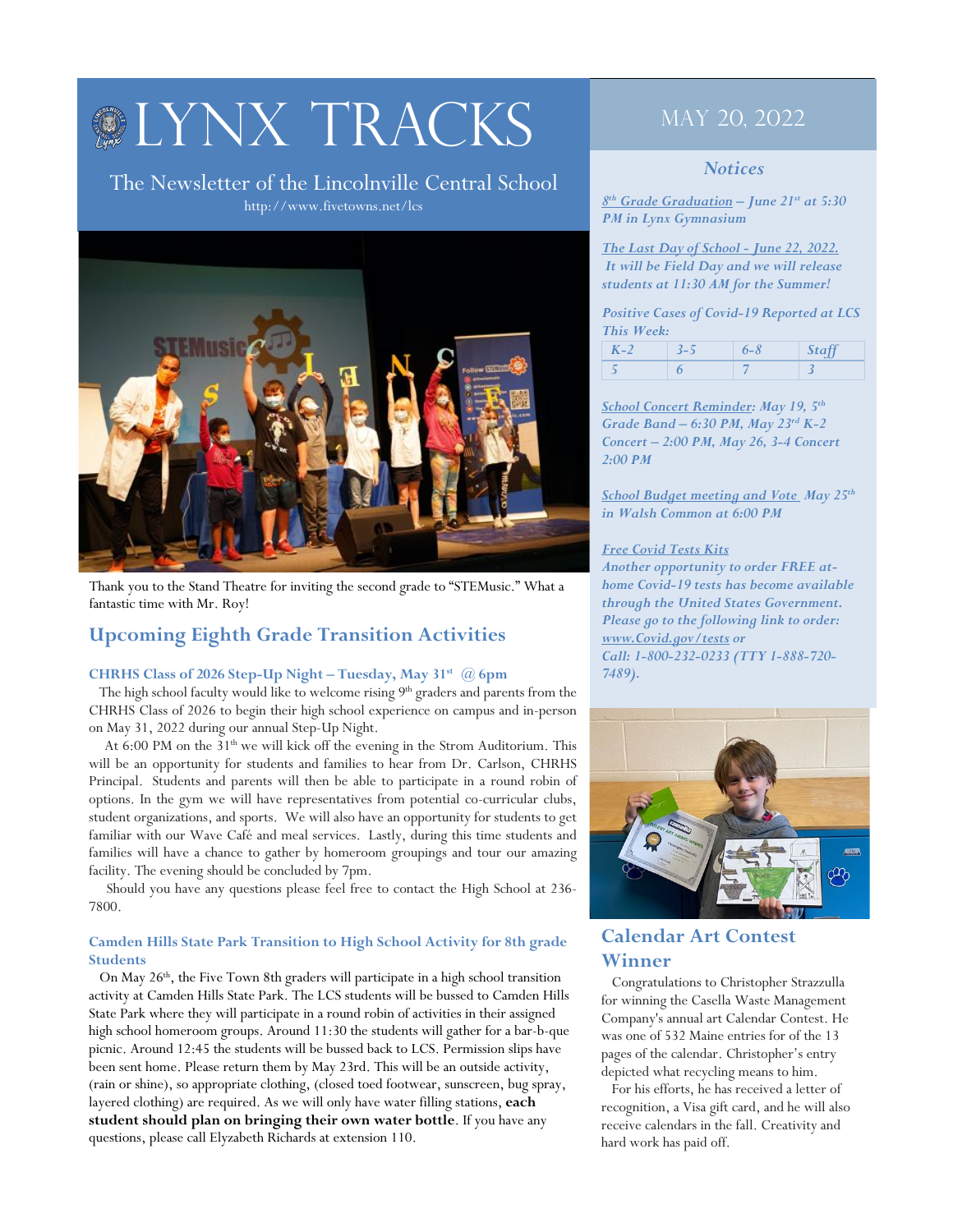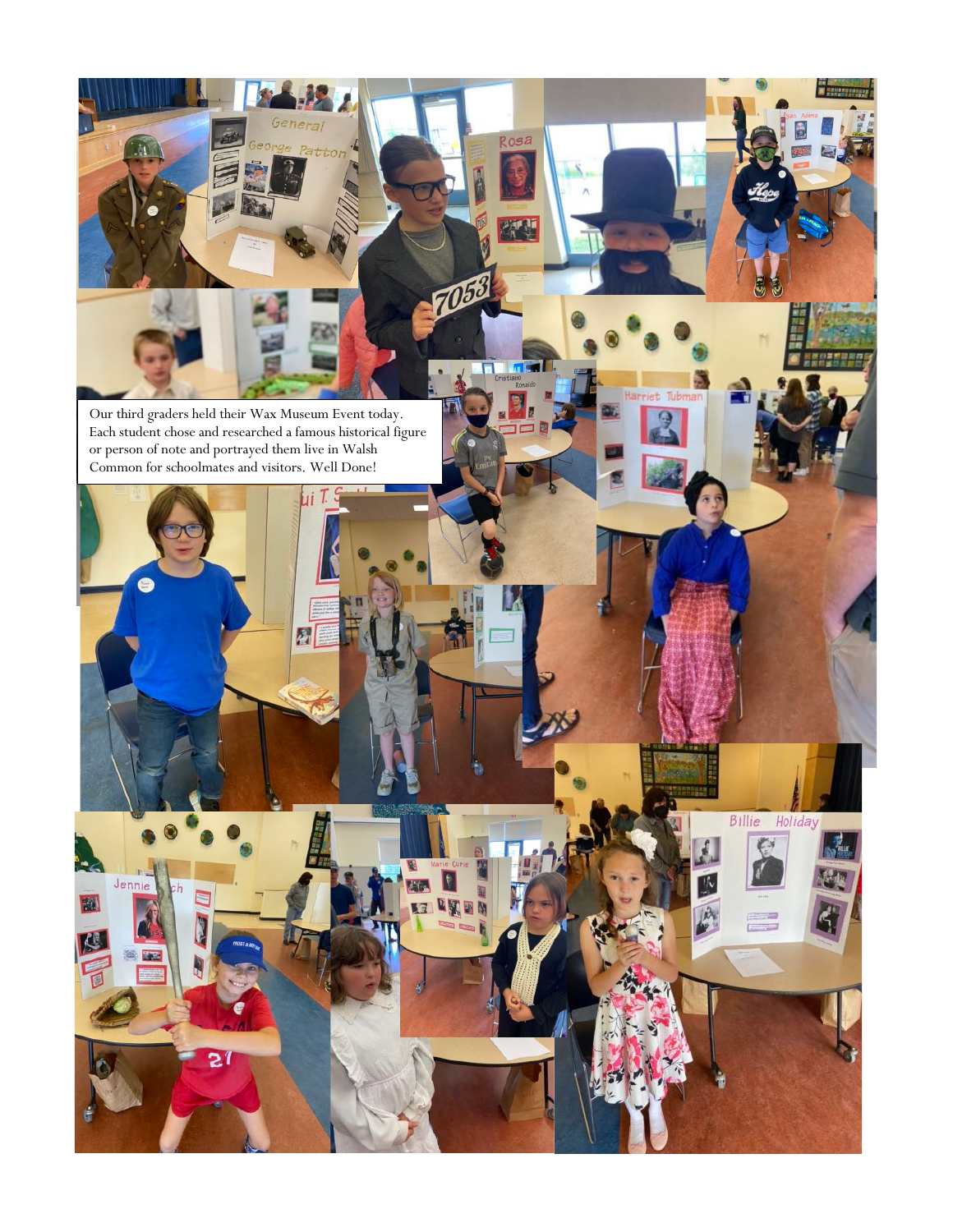#### **CAMDEN HILLS FIELD HOCKEY SUMMER CAMP**

- o Age Group:
	- o Grades K-12 Hours: 5-6 pm (grades K-9), 6-7:30 (grades 9-12)
- o Dates:
	- o Tuesdays and Thursdays from June 28- Aug 4 (high schoolers will end on July 28)
- o Cost: \$50 per player, \$40 per player for siblings

To register or for more details, click here or visit the Camden Hills Field Hockey Fans facebook page.

 Camden Hills Field Hockey is devoted to the development of young athletes in the Five Town community. Through games and drills we focus on skills, teamwork, communication, the development of smart decision-making, and having fun. Our youth group (K-5) begins with the fundamental basics of the sport, while our middle school group (6-9) fine tunes skills and learns to implement offensive and defensive strategies.

 The summer clinic, directed by Camden Hills Varsity coach Lindsey Clement, is run by the high school and middle school coaches with assistance from current and former high school players. Email: lkclement@gmail.com

#### **Registration and tryouts set for Pen Bay Soccer Club fall 2022 play**

 Registration for Pen Bay Soccer Club's fall season is now open. The U.S. Youth Soccer Association/Soccer Maine league is for players in the Midcoast from Knox, Waldo, and Lincoln counties who wish to travel within the state each weekend for games against other Maine club teams. Games are held on Sundays during the fall season. Tryouts will be held for all age groups on Saturday, June 11th at Lincolnville Central School from 9 a.m. to 10:30 a.m.

U9 Girls tryout: 9 -9:45 a.m. U9 Boys tryout: 9-9:45 a.m. U10-U14 Girls & Boys tryouts: 9:45-10:30 a.m.

 Only players new to Pen Bay Soccer Club need to attend the tryouts. If you are unable to attend please contact the coach of your anticipated team prior to the scheduled tryout date to schedule an alternate tryout time.

Players must register online through gotsoccer.com before their scheduled tryout. The registration fee is \$95; there is a separate uniform fee.

 Pen Bay Soccer Club works to ensure financial concerns are not a barrier to playing soccer. To that end, the club keeps its fees at, or below, most other clubs, and financial aid is available. Scholarships are available upon request. For more information, email Patrick Costigan at costiganp@tidewater.net, or Ryan Hurley at ryanzhurley@yahoo.com.

To register, visit penbaysoccerclub.com.



# **Mr. Hurley's Soccer Camp at LCS and Camden Hills**

**Lincolnville June 27th-July 1st 2022 (9-11 a.m.)**

**AND**

**Camden Hills JULY 11th - 15th 2022 (9 a.m.-Noon)**

To register go to: https://sites.google.com/site/hurleysoccerschool/

# **Run 4 the MONEY 5K**



**We Are Back and Ready to Run!**

- o Sunday May 29, 2022 o Children's Fun Run - 9:30 AM
- o 5K Event 10:00 AM
- o Register Online at:
- moneyathleticfoundaton.org

Race day registration runs from 8:30 to 9:30 AM at the Lincolnville Central School, 523 Hope Road, Lincolnville, Maine.

Participants may pre-register using the online form on the webpage, pay by using the PayPal donate button, and all you will need to do is sign our release form on race day.

The cost is \$25.00 for adults and \$10.00 for children under the age of 12. All Proceeds go to the MONEY Athletic Foundation Scholarship Program.

Can't make it that day? No big deal … you can "virtually" walk or run your 5K from anywhere. Just make your donation via paypal and send a course description, map, or photo

to moneyathleticfoundation@gmail.com, so we can post it to our Facebook page!